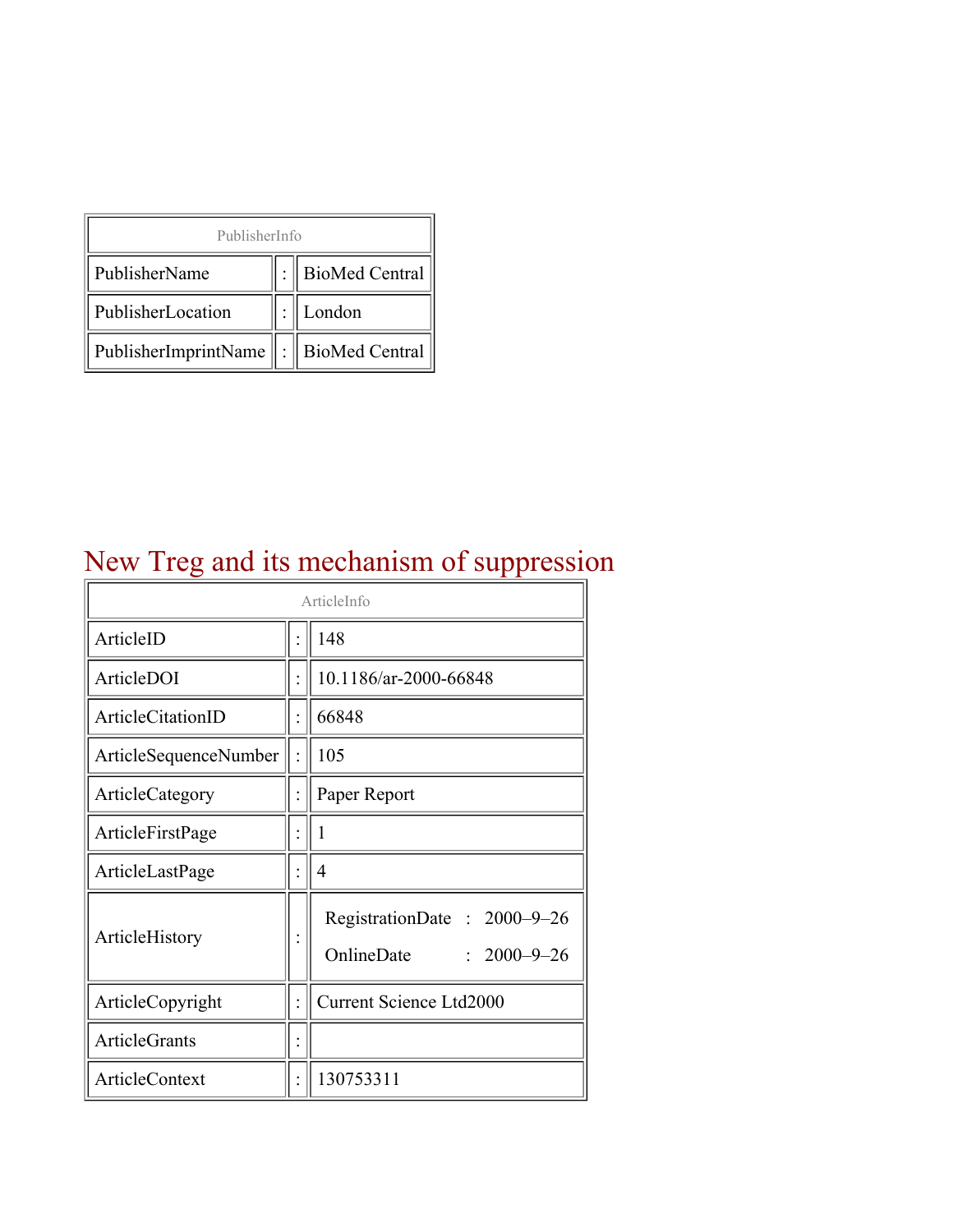Aff1 Centre for Immunology and Cancer Research, University of Queensland, Australia

#### Keywords

Antigen presentation, Fas, tolerance

#### **Context**

Evidence is accumulating regarding the existence and mechanism of suppression of regulatory T cells in the fields of both autoimmunity and transplantation. Interest is growing in the possibility that such T cells could be expanded and harnessed to antigen-specific tolerance for treatment or prevention of autoimmunity and transplant rejection. A previous set of investigations showed that naive  $CD8<sup>+</sup>$ ovalbumin (OVA)-specific TCR-transgenic T cells underwent slow deletion by a Fas-dependent mechanism after adoptive transfer into transgenic mice expressing OVA in the pancreas (RIP-mOVA mice). This occurred in lymph nodes draining the pancreas, and was presumed to result from migration of tolerogenic dendritic cells bearing OVA, from pancreas to draining lymph nodes (see Additional information [1-3]). Despite careful searching, the antigen presenting cell (APC) has not been found.

## Significant findings

The T cells were mature transgenic-TCR<sup>+</sup> CD4<sup>-</sup> CD8<sup>-</sup> (antigen-specific double-negative, DN). When cloned, they grew in the presence of IL-2, IL-4 and  $L^{d+}$  APCs, and suppressed proliferation and function of transgenic- $TCR<sup>+</sup>CD8<sup>+</sup>$  T cells. They could be purified from spleens of lymphocyte-treated and naive mice.

The phenotype of the clone was NK1.1<sup>-</sup> CD28<sup>-</sup> CD44<sup>-</sup> CD30<sup>+</sup>. The mechanism of suppression was shown to require cell contact between DN and  $CDS<sup>+</sup>$  T cells. The DN cells were found to kill TCR<sup>+</sup>  $CD8<sup>+</sup>$  T cells in a Fas-dependent manner. This could occur through acquisition of the presenting molecule, Ld, by the DN T cells from other APC, turning DN T cells into 'killer APC'.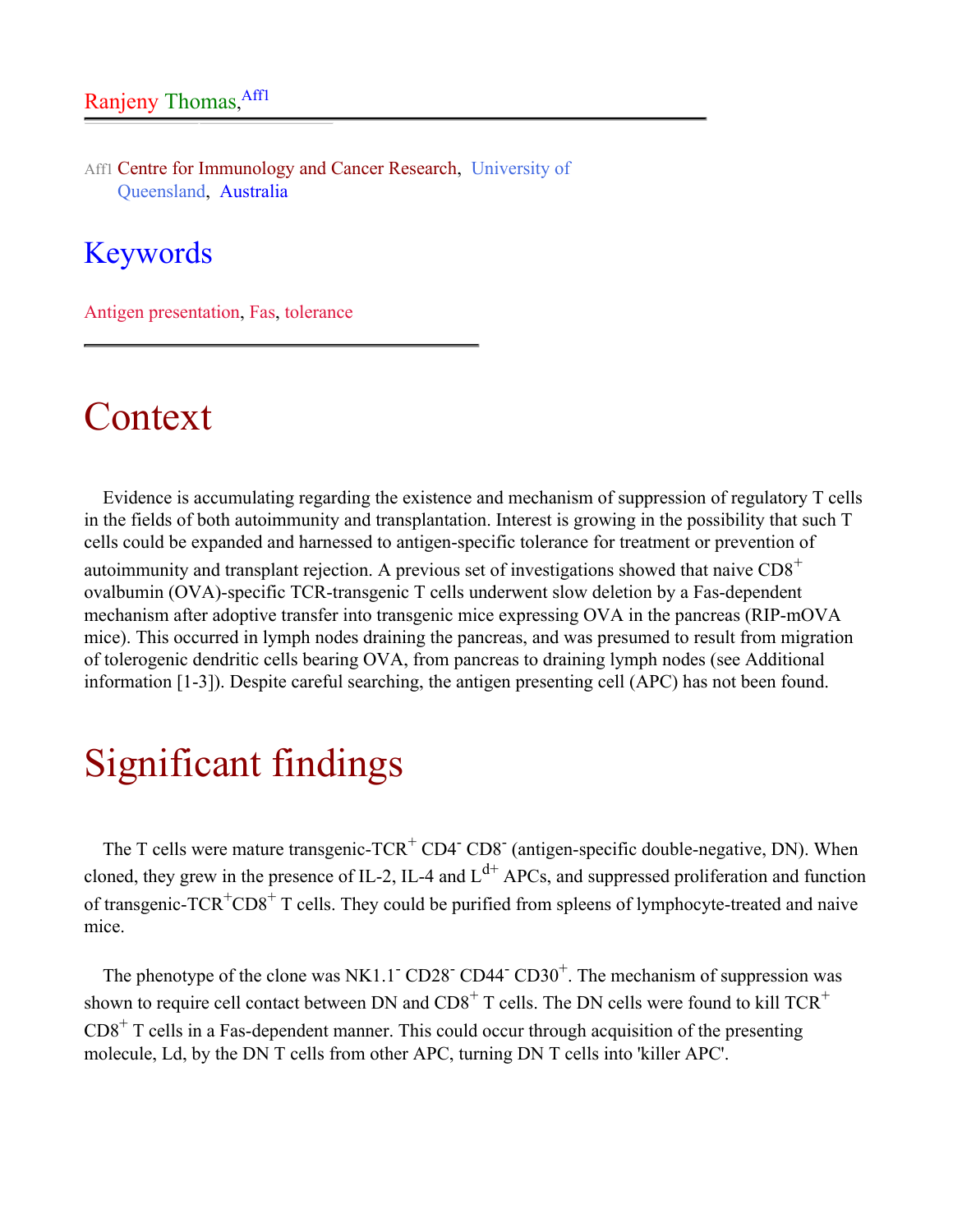## **Comments**

The paper identifies a novel subset of DN regulatory T cells, likely to be present in normal lymphoid organs but which expand on exposure to antigen (donor-specific T cell infusion). This paper raises the fascinating possibility that these DN T cells can acquire MHC class I/peptide from local or migratory APCs, for generation of 'killer APC'. It will be interesting to see whether sucha mechanism can also be invoked for self-reactive  $CD4^+$  T cells, as T cells are also able to acquire MHC class II/self peptide complexes (see Additional information [4]).

Regulatory DN T cells are distinct from so-called Tr1 cells that can be induced *in vitro* by repetitive presentaion of antigen in the presence of IL-10.  $CD4^+$  Tr1 clones demonstrate a differentiated memory T cell phenotype, proliferate poorly, secrete IL-10, but little IL-2 or IL-4, and , when antigen-activated inhibit development of clitis iduced in [SCID](http://arthritis-research.com/glossary/?letter=S&referrer=) mice by transfer of CD45RB<sup>bright</sup> CD4<sup>+</sup> T cells (see Additional information [5]). This suppression is dependent on IL-10 and TGF?.

## Methods

adoptive transfer, TCR transgenic mice, MLR (mixed lymphocyte response)

# Additional information

#### References

- 1. Kurts C, Kosaka H, Carbone FR, Miller JFAP, Heath WR: **Class I-restricted Cross-Presentation of Exogenous Self-Antigens Leads to Deletion of Autoreactive CD8+ T Cells.** *J Exp Med* 1997, **186**:239-245.
- 2. Kurts C, Carbone FR, Barnden M, Blanas E, Allison J, Heath WR, Miller JFAP: **CD4<sup>+</sup> T cell help impairs CD8<sup>+</sup> T cell deletion induced by cross-presentation of self-antigens and favours autoimmunity.** *J Exp Med* 1997, **186**:2057-2062.
- 3. Kurts C, Heath WR, Kosaka H, Miller JF, Carbone FR: **The peripheral deletion of autoreactive CD8<sup>+</sup> T cells induced by cross-presentation of self-antigens involves signaling through CD95 (Fas, Apo-1).** *J Exp Med* 1998,**188** 1998, 415-420.